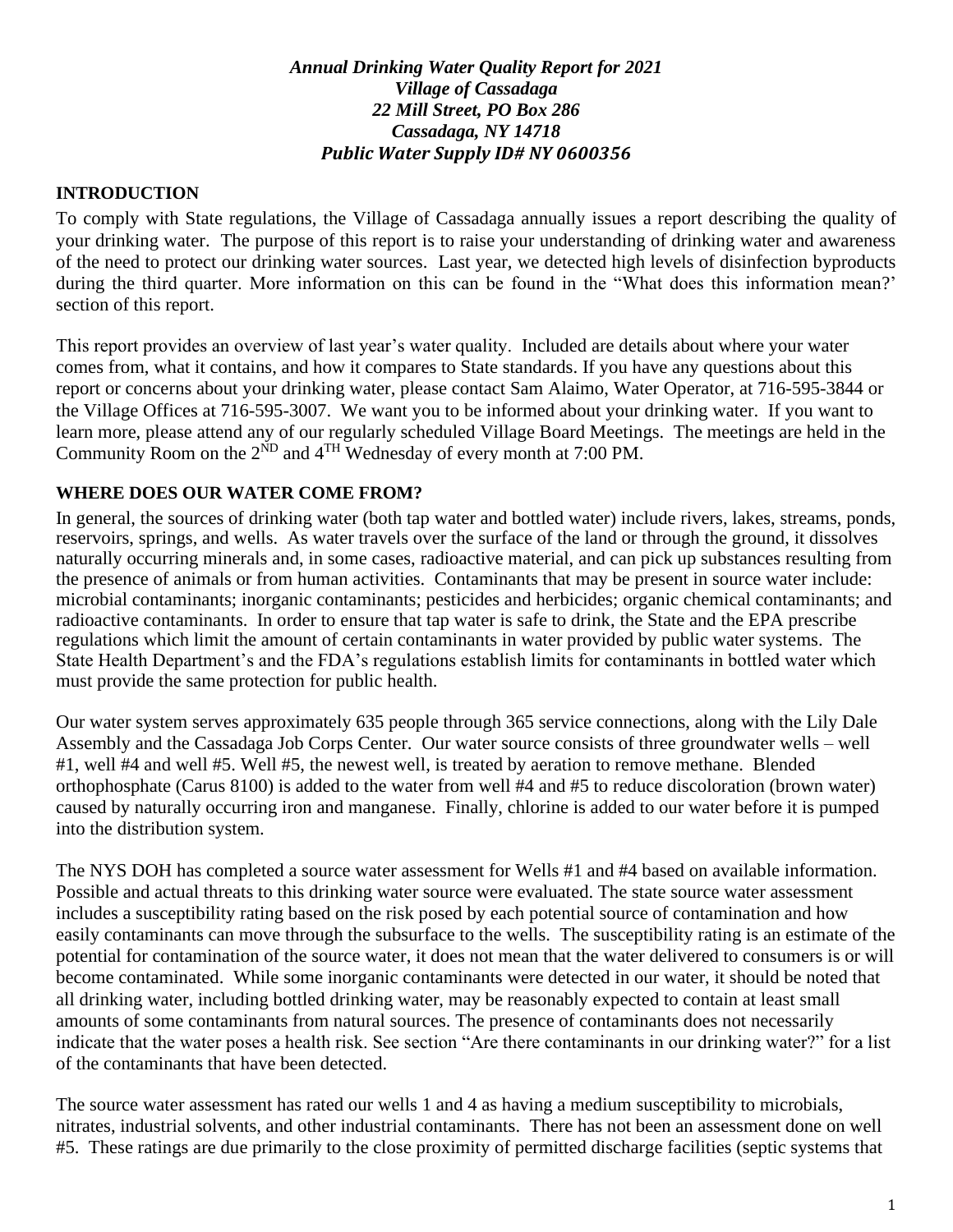discharge wastewater into the environment and are regulated by the state and/or federal government) to the wells and the associated activity in the assessment area. The wells draw from a confined aquifer. A copy of the assessment can be obtained by contacting us as noted above.

## **ARE THERE CONTAMINANTS IN OUR DRINKING WATER?**

As the State regulations require, we routinely test your drinking water for numerous contaminants. These contaminants include total coliform, inorganic compounds, nitrate, nitrite, lead and copper, volatile organic compounds, and synthetic organic compounds. The table presented below depicts which compounds were detected in your drinking water. The State allows us to test for some contaminants less than once per year because the concentrations of these contaminants do not change frequently. Some of our data, though representative, are more than one year old. It should be noted that all drinking water, including bottled drinking water, may be reasonably expected to contain at least small amounts of some contaminants. The presence of contaminants does not necessarily indicate that water poses a health risk. More information about contaminants and potential health effects can be obtained by calling the EPA's Safe Drinking Water Hotline (800-426-4791) or the Chautauqua County Department of Health and Human Services at 716-753-4481.

| TABLE OF DETECTED CONTAMINANTS                 |           |                        |                                             |                          |                               |                |                                                                                                                                                                   |  |  |  |  |
|------------------------------------------------|-----------|------------------------|---------------------------------------------|--------------------------|-------------------------------|----------------|-------------------------------------------------------------------------------------------------------------------------------------------------------------------|--|--|--|--|
| Contaminant                                    | Violation | Date of<br>Sample      | Level<br>Detected                           | Unit<br>Measure-<br>ment | Regulatory<br>Limit<br>MCL/AL | <b>MCLG</b>    | <b>Likely Source of Contamination</b>                                                                                                                             |  |  |  |  |
| <b>INORGANIC CONTAMINANTS</b>                  |           |                        |                                             |                          |                               |                |                                                                                                                                                                   |  |  |  |  |
| Barium<br>(Well $#1)$                          | <b>No</b> | 4/19/21                | 0.054                                       | mg/l                     | 2(MCL)                        | $\overline{c}$ | Discharge of drilling wastes; discharge from metal<br>refineries; erosion of natural deposits                                                                     |  |  |  |  |
| <b>Barium</b><br>(Well $#4$ )                  | <b>No</b> | 4/19/21                | 0.175                                       | mg/l                     | 2(MCL)                        | $\overline{2}$ | Discharge of drilling wastes; discharge from metal<br>refineries; erosion of natural deposits                                                                     |  |  |  |  |
| <b>Barium</b><br>(Well #5)                     | <b>No</b> | 4/19/21                | 1.04                                        | mg/l                     | 2(MCL)                        | $\overline{2}$ | Discharge of drilling wastes; discharge from metal<br>refineries; erosion of natural deposits                                                                     |  |  |  |  |
| Manganese<br>(Well $#1)$                       | <b>No</b> | 8/18/20                | 20                                          | ug/l                     | 300 (MCL)                     | N/A            | Naturally occurring. Can be indicative of landfill<br>contamination.                                                                                              |  |  |  |  |
| Manganese<br>(Well #4)                         | <b>No</b> | 8/18/20                | 11                                          | ug/l                     | 300 (MCL)                     | N/A            | Naturally occurring. Can be indicative of landfill<br>contamination                                                                                               |  |  |  |  |
| Iron<br>(Well #5)                              | No        | 3/31/21                | 230                                         | ug/l                     | 300(MCL)                      | N/A            | Naturally occurring.                                                                                                                                              |  |  |  |  |
| Manganese<br>(Well #5)                         | <b>No</b> | 3/31/21                | 15                                          | ug/l                     | 300(MCL)                      | N/A            | Naturally occurring. Can be indicative of landfill<br>contamination                                                                                               |  |  |  |  |
| <b>Nitrate</b><br>(Well $#1)$                  | <b>No</b> | 3/31/21                | 1.2                                         | mg/l                     | 10.0(MCL)                     | $\overline{0}$ | Runoff from fertilizer use; Leaching from septic<br>tanks, sewage. Erosion of natural deposits.                                                                   |  |  |  |  |
| Nitrate<br>(Well $#4$ )                        | <b>No</b> | 3/31/21                | 1.4                                         | mg/l                     | 10.0(MCL)                     | $\overline{0}$ | Runoff from fertilizer use; Leaching from septic<br>tanks, sewage. Erosion of natural deposits.                                                                   |  |  |  |  |
| Fluoride<br>(Well #5)                          | <b>No</b> | 4/19/21                | 0.3                                         | mg/l                     | 2.2(MCL)                      | N/A            | Erosion of natural deposits; Water additive that<br>promotes strong teeth; Discharge from fertilizer and<br>aluminum factories.                                   |  |  |  |  |
| Mercury<br>(Well #5)                           | <b>No</b> | 3/20/19                | 0.09                                        | ug/l                     | 2.0 (MCL)                     | $\overline{2}$ | Erosion of natural deposits; Discharge from<br>refineries and factories; Runoff from landfills and<br>cropland.                                                   |  |  |  |  |
| Nickel<br>(Well #5)                            | No        | 3/20/19                | 0.3                                         | ug/l                     | N/A                           | N/A            | Nickel enters groundwater and surface water by<br>dissolution of rocks and soils, from atmospheric<br>fallout, from biological decays and from waste<br>disposal. |  |  |  |  |
| Copper(1)                                      | <b>No</b> | $8/17/20 -$<br>8/18/20 | 0.224<br>Range:<br>$0.017 -$<br>0.312       | mq/1                     | 1.3(AL)                       | 1.3            | Corrosion of household plumbing systems, Erosion<br>of natural deposits;                                                                                          |  |  |  |  |
| Lead(2)                                        | <b>No</b> | $8/17/20 -$<br>8/18/20 | $\overline{1.2}$<br>Range:<br><b>ND-3.2</b> | ug/l                     | 15(AL)                        | $\overline{0}$ | Corrosion of household plumbing systems; Erosion<br>of natural deposits.                                                                                          |  |  |  |  |
| <b>VOLATILE ORGANIC CONTAMINANTS</b>           |           |                        |                                             |                          |                               |                |                                                                                                                                                                   |  |  |  |  |
| $1, 1, 1 -$<br>Trichloroethane<br>(Well $#1$ ) | <b>No</b> | 4/19/21                | 0.7                                         | ug/l                     | 5.0(MCL)                      | N/A            | Discharge from metal degreasing sites and other<br>factories                                                                                                      |  |  |  |  |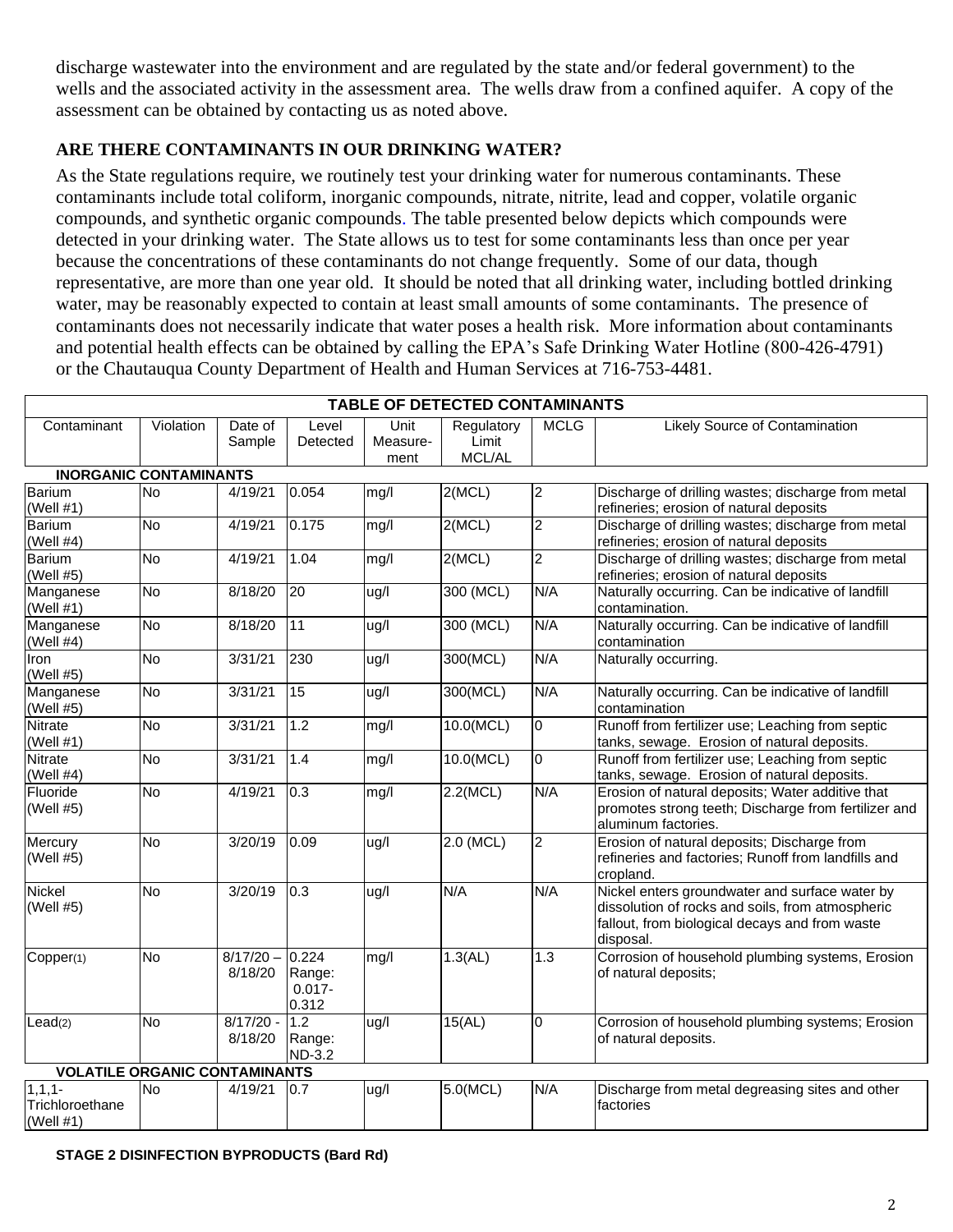| <b>Haloacetic Acids</b>                              | <b>No</b> | 2021              | Quarterly $Avg = 2.68$<br>Range:<br><b>ND-4.9</b>             | ug/l  | 60(MCL)         | N/A            | By-products of drinking water chlorination.                                                                                     |  |  |  |  |  |
|------------------------------------------------------|-----------|-------------------|---------------------------------------------------------------|-------|-----------------|----------------|---------------------------------------------------------------------------------------------------------------------------------|--|--|--|--|--|
| Total<br>Trihalomethanes                             | <b>No</b> | Quarterly<br>2021 | $Avg = 35.13$ ug/l<br>Range:<br>15.9-46.0                     |       | 80(MCL)         | N/A            | By-products of drinking water chlorination. TTHM's<br>are formed when source water contains large<br>amounts of organic matter. |  |  |  |  |  |
| <b>STAGE 2 DISINFECTION BYPRODUCTS (Ames Common)</b> |           |                   |                                                               |       |                 |                |                                                                                                                                 |  |  |  |  |  |
| <b>Haloacetic Acids</b>                              | No        | 2021              | Quarterly $\sqrt{\text{Avg} = 6.83}$<br>Range:<br>$3.0 - 7.4$ | ug/l  | 60(MCL)         | N/A            | By-products of drinking water chlorination.                                                                                     |  |  |  |  |  |
| Total<br><b>Trihalomethanes</b>                      | <b>No</b> | Quarterly<br>2021 | $Avg = 34.6$<br>Range:<br>17.1-30.0                           | ug/l  | 80(MCL)         | N/A            | By-products of drinking water chlorination. TTHM's<br>are formed when source water contains large<br>amounts of organic matter. |  |  |  |  |  |
| <b>RADIOLOGICALS</b>                                 |           |                   |                                                               |       |                 |                |                                                                                                                                 |  |  |  |  |  |
| Radium 228<br>Well #5                                | <b>No</b> | 2/8/17<br>6/7/17  | 0.939<br>Range:<br>$0.507 - 1.37$                             | Pci/L | 5(MCL)          | N/A            | Erosion of natural deposits.                                                                                                    |  |  |  |  |  |
| Radium 226<br>Well #5                                | <b>No</b> | 2/8/17<br>6/7/17  | 0.439<br>Range:<br>$0.139 -$<br>0.739                         | Pci/L | 5(MCL)          | N/A            | Erosion of natural deposits.                                                                                                    |  |  |  |  |  |
| Gross Alpha<br>Well #5                               | <b>No</b> | 2/8/17<br>6/7/17  | 1.27<br>Range:<br>$1.04 - 1.50$                               | Pci/L | 15(MCL)         | $\overline{0}$ | Erosion of natural deposits.                                                                                                    |  |  |  |  |  |
| Gross Beta(3)<br>Well #5                             | <b>No</b> | 2/8/17<br>6/7/17  | 1.35<br>Range:<br>$0.619 - 2.08$                              | Pci/L | 8(MCL)          | 0              | Decay of natural deposits and man-made emissions.                                                                               |  |  |  |  |  |
| Uranium                                              | Ю         | 2/8/17<br>6/7/17  | 0.091<br>Range:<br>$0.030 -$<br>0.152                         | ug/l  | $\overline{30}$ | $\Omega$       | Erosion of natural deposits                                                                                                     |  |  |  |  |  |
| <b>DISINFECTANTS</b>                                 |           |                   |                                                               |       |                 |                |                                                                                                                                 |  |  |  |  |  |
| <b>Chlorine Residual No</b><br>Entry Point #1        |           | Daily<br>(2021)   | $Avg = 1.24$<br>Range:<br>$0.38 - 2.12$                       | mg/l  | 4(MCL)          | N/A            | Water additive used to control microbes                                                                                         |  |  |  |  |  |
| Chlorine Residual No<br>Entry Point #4               |           | Daily<br>(2021)   | $Avg = 1.36$<br>Range:<br>$0.28 - 2.19$                       | mg/l  | 4(MCL)          | N/A            | Water additive used to control microbes                                                                                         |  |  |  |  |  |
| Chlorine Residual No<br>Entry Point #5               |           | Daily<br>(2021)   | Avg. $= 1.23$<br>Range:<br>$0.15 - 3.82$                      | mg/l  | 4(MCL)          | N/A            | Water additive used to control microbes                                                                                         |  |  |  |  |  |

#### **Notes:**

1- The level presented represents the 90th percentile of the 10 sites tested. A percentile is a value on a scale of 100 that indicates the percent of a distribution that is equal to or below it. The 90th percentile is equal to or greater than 90% of the Copper values detected at your water system. In this case 10 samples were collected at your water systems and the 90th percentile value was calculated to be the second highest result value and that result was 0.224 mg/l. The action level for Copper was not exceeded at any of the sites tested.

2- The level presented represents the 90th percentile of the 10 sites tested within the two water districts. The 90th percentile value for lead was 1.2 ug/l. The action level for lead was not exceeded at any of the sites tested.

3- The NYSDOH considers 50 pCi/l to be the level of concern for beta particles.

#### **Definitions:**

*Maximum Contaminant Level* **(**MCL): The highest level of a contaminant that is allowed in drinking water. MCLs are set as close to the MCLGs as feasible.

*Maximum Contaminant Level Goal* (MCLG): The level of a contaminant in drinking water below which there is no known or expected risk to health. MCLGs allow for a margin of safety.

*Maximum Residual Disinfectant Level* (MRDL): The highest level of a disinfectant that is allowed in drinking water. There is convincing evidence that addition of a disinfectant is necessary for control of microbial contaminants.

*Maximum Residual Disinfectant Level Goal* (MRDLG): The level of a drinking water disinfectant below which there is no known or expected risk to health. MRDLGs do not reflect the benefits of the use of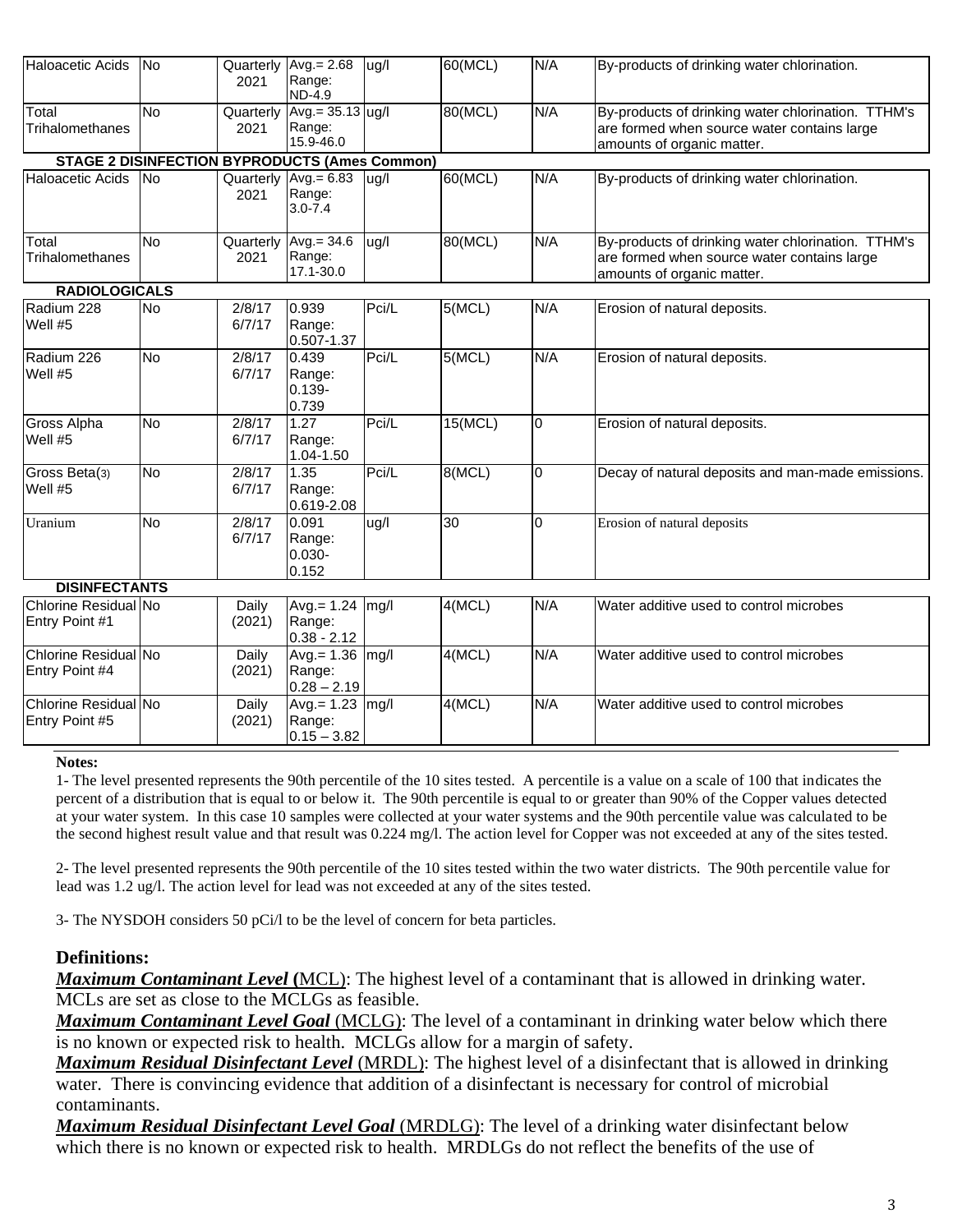disinfectants to control microbial contamination.

*Action Level* (AL): The concentration of a contaminant which, if exceeded, triggers treatment or other requirements which a water system must follow.

*Non-Detects* (ND): Laboratory analysis indicates that the constituent is not present.

*Milligrams per liter* (mg/l): Corresponds to one part of liquid in one million parts of liquid (parts per million ppm).

*Micrograms per liter* (ug/l): Corresponds to one part of liquid in one billion parts of liquid (parts per billion ppb).

*Picocuries per liter*  $(pCi/L)$ : A measure of the radioactivity in water.

# **WHAT DOES THIS INFORMATION MEAN?**

As you can see by the table, our system had no violations in 2021. However, during routine monitoring for disinfection byproducts in 2020, we detected elevated levels of total trihalomethanes. These levels triggered quarterly monitoring of disinfection byproducts in 2021. Samples collected quarterly in 2021 indicate that the levels of disinfection byproducts in our distribution system are being reduced. We will continue sampling for disinfection byproducts in 2022.

During state assisted sampling in 2018, we detected the presence of 1,1,1-Trichloroethane in well #1. A resample of well #1 in October 2018 again resulted in a detection of the contaminant. Therefore, sampling for this contaminant was performed quarterly in 2019 and reduced to yearly in 2020. In 2021, we continue to detect 1,1,1-Trichloroethane in well #1, however all detections have been below the MCL. The New York State Health Department has provided us the specific health effects as follows:

Some people who drink water containing 1,1,1-Trichloroethane in excess of the MCL over many years could experience problems with their liver, nervous system, or circulatory system. Please note that the levels of 1,1,1- Trichloroethane detected in the Village of Cassadaga water system have not been in excess of the MCL.

We have learned through our testing that some contaminants have been detected; however, these contaminants were detected below the level allowed by the State. Lead and copper were detected within the system but of the 10 samples collected none were found exceeding the action levels. We are however required to present the following information on Lead in drinking water:

If present, elevated levels of lead can cause serious health problems, especially for pregnant women, infants, and young children. It is possible that lead levels at your home may be higher than at other homes in the community as a result of materials used in your home's plumbing. The Village of Cassadaga is responsible for providing high quality drinking water but cannot control the variety of materials used in plumbing components. When your water has been sitting for several hours, you can minimize the potential for lead exposure by flushing your tap for 30 seconds to 2 minutes before using water for drinking or cooking. If you are concerned about lead in your water, you may wish to have your water tested. Information on lead in drinking water, testing methods, and steps you can take to minimize exposure is available from the **Safe Drinking Water Hotline (1-800-426-4791) or at http:www.epa.gov/safewater/lead.**

The NYSDOH has a free lead testing program – for more information go to: [https://www.health.ny.gov/environmental/water/drinking/lead/free\\_lead\\_testing\\_pilot\\_program](https://www.health.ny.gov/environmental/water/drinking/lead/free_lead_testing_pilot_program)

## **IS OUR WATER SYSTEM MEETING OTHER RULES THAT GOVERN OPERATIONS?**

We are required to monitor your drinking water for specific contaminants on a regular basis. Results of regular monitoring are an indicator of whether or not your drinking water meets health standards. During 2021, our system was in compliance with applicable State drinking water operating and reporting requirements, but not monitoring requirements. We were issued a monitoring violation by the Chautauqua County Health Department for failing to monitor for Stage 2 Disinfection Byproducts during the third quarter, therefore, we cannot be sure of the quality of your drinking water for these contaminants during that time. However, results from routine